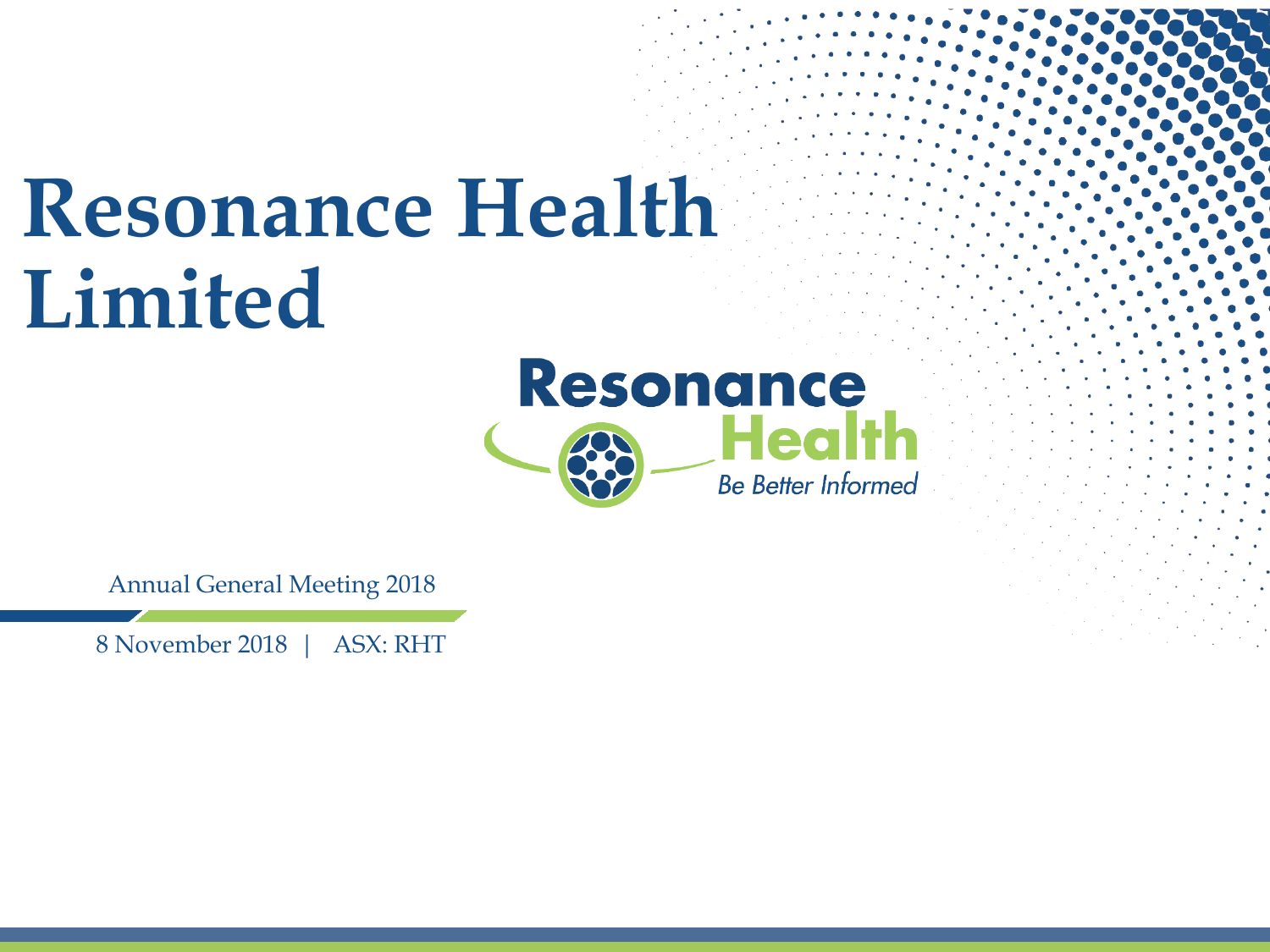#### **Disclaimer**

This presentation has been prepared by Resonance Health Limited only and may contain forward-looking statements that are based on management's current expectations and beliefs and are subject to a number of factors and uncertainties that could cause actual results to differ materially from those described. Forward looking statements contained in this presentation may include statements about future financial and operating results, status of regulatory submissions, possible or assumed future growth opportunities and risks and uncertainties that could affect Resonance Health's products and services. These statements are not guarantees of future performance, involve certain risks, uncertainties and assumptions that are difficult to predict, and are based upon assumptions as to future events that may not prove accurate. Therefore, actual outcomes and results may differ materially from what is expressed herein. In any forward looking statement in which Resonance Health Limited expresses an expectation or belief as to future results, such expectation or belief is expressed in good faith and believed to have a reasonable basis, but there can be no assurance that the statement or expectation or belief will result or be achieved or accomplished. Resonance Health Limited is not under any duty to update forward-looking statements unless required by law.

This presentation is not an offer of the sale of securities.

Resonance Health and their respective directors, employees, associates or agents:

- a) make no representations or warranties, express or implied, in relation to this presentation or the accuracy, reliability or completeness of any information in it or the performance of Resonance Health; and
- b) accepts no responsibility for the accuracy or completeness of this presentation and the information contained in it.

This presentation is intended to provide background information only and does not constitute or form part of an offer of securities or a solicitation of invitation to buy or apply for securities, not may it or any part of it form the basis of, or be relied on in any connection with any contract or commitment whatsoever. The information in this presentation does not take into account the objectives, financial situation or particular needs of any person. Nothing contained in this presentation constitutes investment, legal, tax or other advice. Potential investors should make their own decisions whether to invest in Resonance Health shares based on their own enquiries. Potential investors are advised to seek appropriate independent advice. This presentation does not, and does not purport to, contain all the information prospective investors in Resonance Health Limited would desire or require in reaching an investment decision.

To the maximum extend possible by law, none of Resonance Health, their offices, directors, employees, associates or agents, not any other persons accepts any liability for any loss, claim, damages, costs or expenses of whatever nature (whether or not foreseeable), including, without limitation, any liability arising from fault or negligence on the part of any of them or any other person, for any loss arising from the use of this presentation or its contents of otherwise arising in connection with it or any error or omissions on it.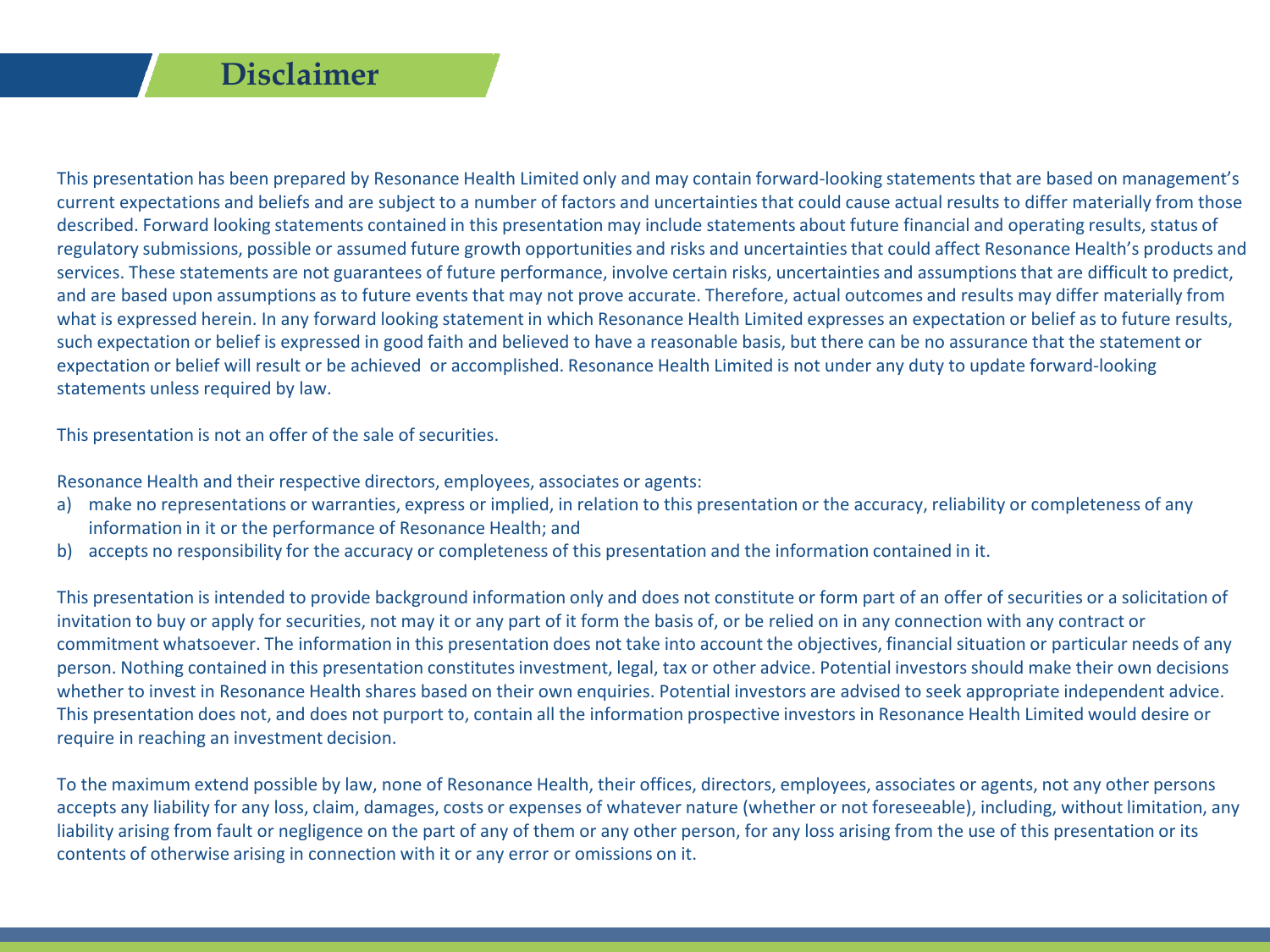

Resonance Health (ASX: RHT) was founded in 2004 and is headquartered in Perth, Western Australia. RHT is an Australian healthcare company specialising in the development and delivery of non-invasive medical imaging software and analysis services. Our products are used by clinicians in the diagnosis and management of human diseases and by pharmaceutical companies in their clinical trials. Resonance Health has gained endorsement by leading physicians worldwide for consistently providing high quality quantitative measurements essential in the management of particular diseases.

Resonance Health has established a global distribution network of over 450 hospital centres, and has successfully obtained regulatory clearance for 5 medical devices. We are expanding our distribution network via channel partner collaboration. Resonance Health has expertise in AI with both the development of FerriSmart, the Company's ground-breaking AI tool for the quantification of liver iron concentration (LIC), and active development of other solutions in other disease cohorts. The Company continues to build upon its outstanding reputation in the field with clinicians, and strong relationship with pharmaceutical and therapeutic companies to further position the Company's services to the medical community.

#### **Capital Structure & Substantial Shareholders:**

- 402.5m shares on issue
- 21m Options with exercise prices from 3-10c expiring 9 Mar 2021
- 500K Options with exercise prices from 5-7.5c expiring 13 Sep 2021
- Southam Investments Pty Ltd 72.0m shares (17.9%)
- SG Hiscock & Co 37.1m shares (9.2%)
- Board & Management 84.9m shares (21.1%)
- -
- Top 20 Shareholders 200.7m shares (49.9%)
-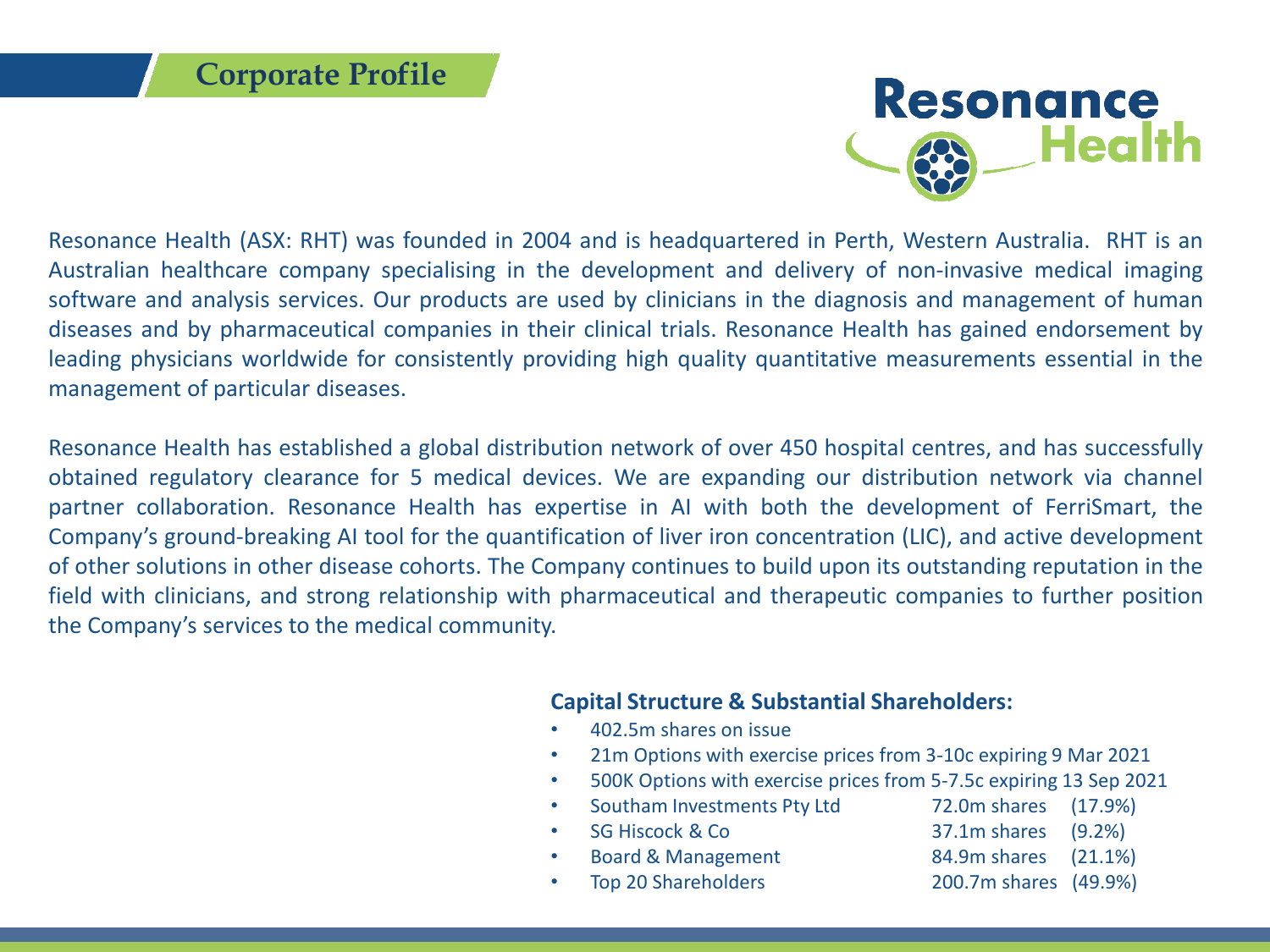#### **Progress to date**

- **AI in Healthcare -** FerriSmart®, the Company's ground-breaking AI solution for the quantification of liver iron concentration (LIC), achieves TGA and CE Mark clearance, making it the only regulatory approved artificial intelligence tool for use in liver iron quantification. Application for regulatory clearance by the FDA was also submitted in August 2018. **Ongoing AI work in other disease conditions.**
- **Increased Profile – Increased market penetration for existing core products.** An additional 8 multi-year work orders from pharmaceutical or therapeutic companies were announced in 2018 for an approximate sum of \$US2.4M\*. All clinical trials are utilising Resonance Health services and slot seamlessly into our existing core processes. (*\*Full payment is contingent upon the successful completion of the trial/s.)* An additional 50 sites activated.
- **Strategic Expansion:**
	- **Assessment of opportunities to expand core business** through acquisitions or licensing of products. (E.g. Agency agreement signed with TeleMedC PTE LTD to distribute an artificial intelligence (AI) Diabetic Retinopathy (DR) grading tool.);
	- **Expansion of the Company's distribution network:** 50 new sites activated plus Alliance Partner Agreement signed with Blackford Analysis;
	- Ongoing assessment of collaboration opportunities including those outside of current disease areas and modalities
- **Successful R&D Claim -** R&D tax incentive of \$452K was secured.
- **Core Products Improvements** continuous work in R&D to create further value in Company's core services:
	- Commencement of the Dragon 2 Study: aims to significantly shorten the acquisition time of the FerriScan® protocol, and complete the 3T FerriScan calibration;
	- 3T HepaFat-Scan calibration complete;
	- NASH Scan, an assessment tool for the screening of non-alcoholic steatohepatitis (NASH) patients.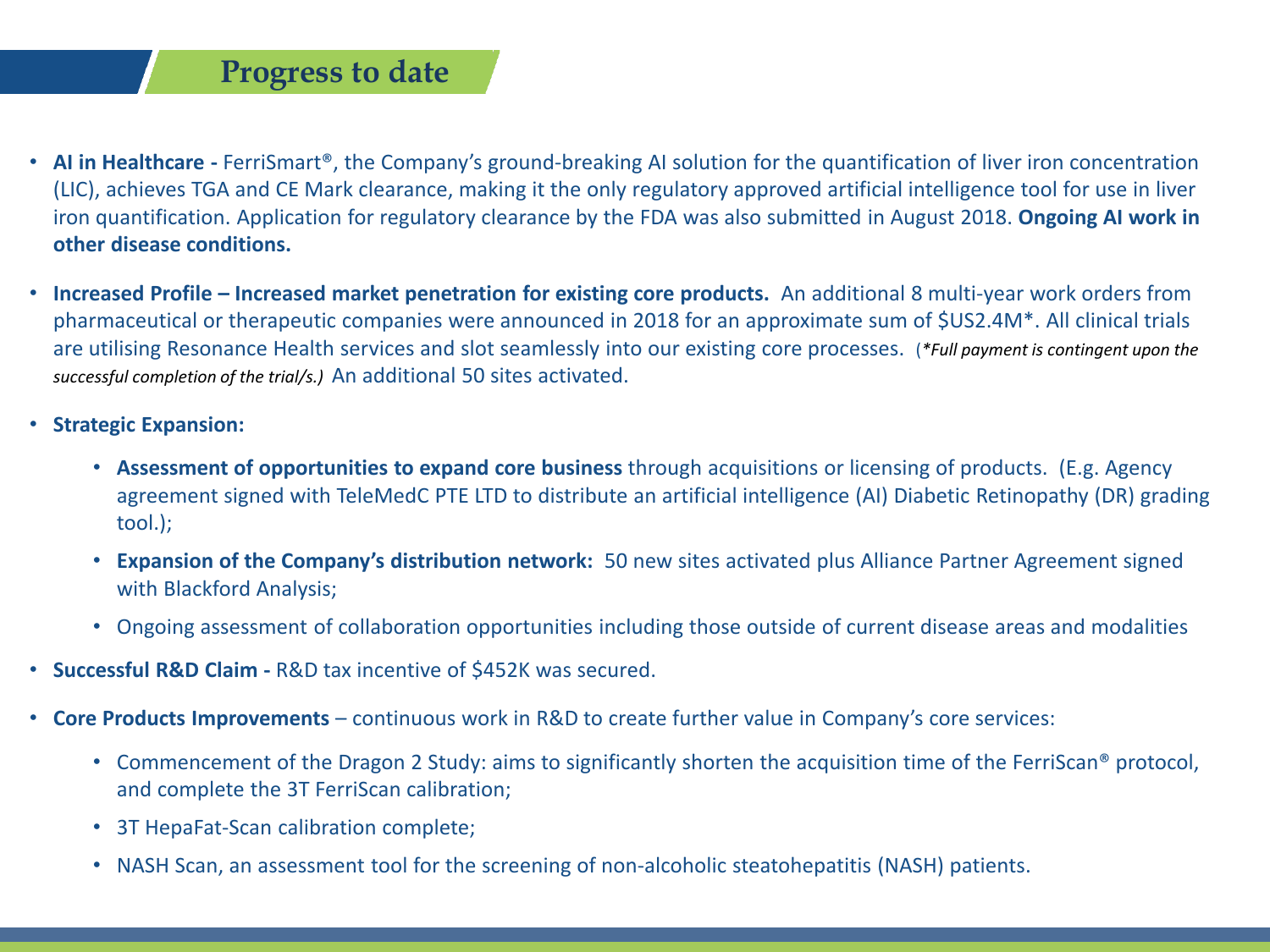#### **2018 FY Results**



*<sup>\*</sup> Excluding employee share-based payments of \$174,914.*

- Revenue for the FY 17/18 was \$2.91m, an **increase of 17%** versus the previous financial year
- Cash at financial year end of **\$1.55m**. The company has no debt
- Net profit after tax of **\$224,619** for FY 2017/18 including employee share-based payments.
- Receipts from customers were \$2.65m, up **16%** from the previous year's result.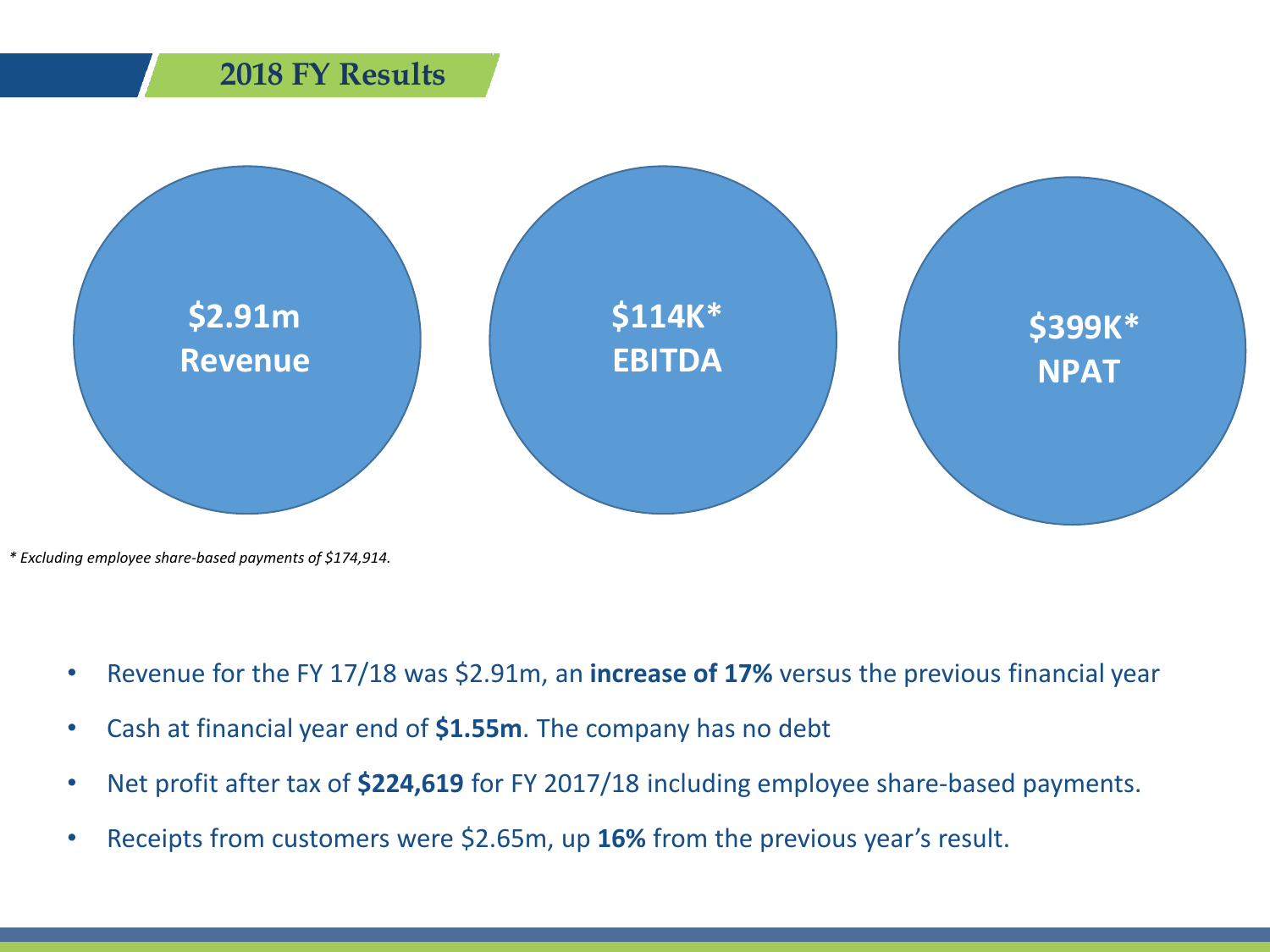## **Financial Achievement Focus on Profitability**

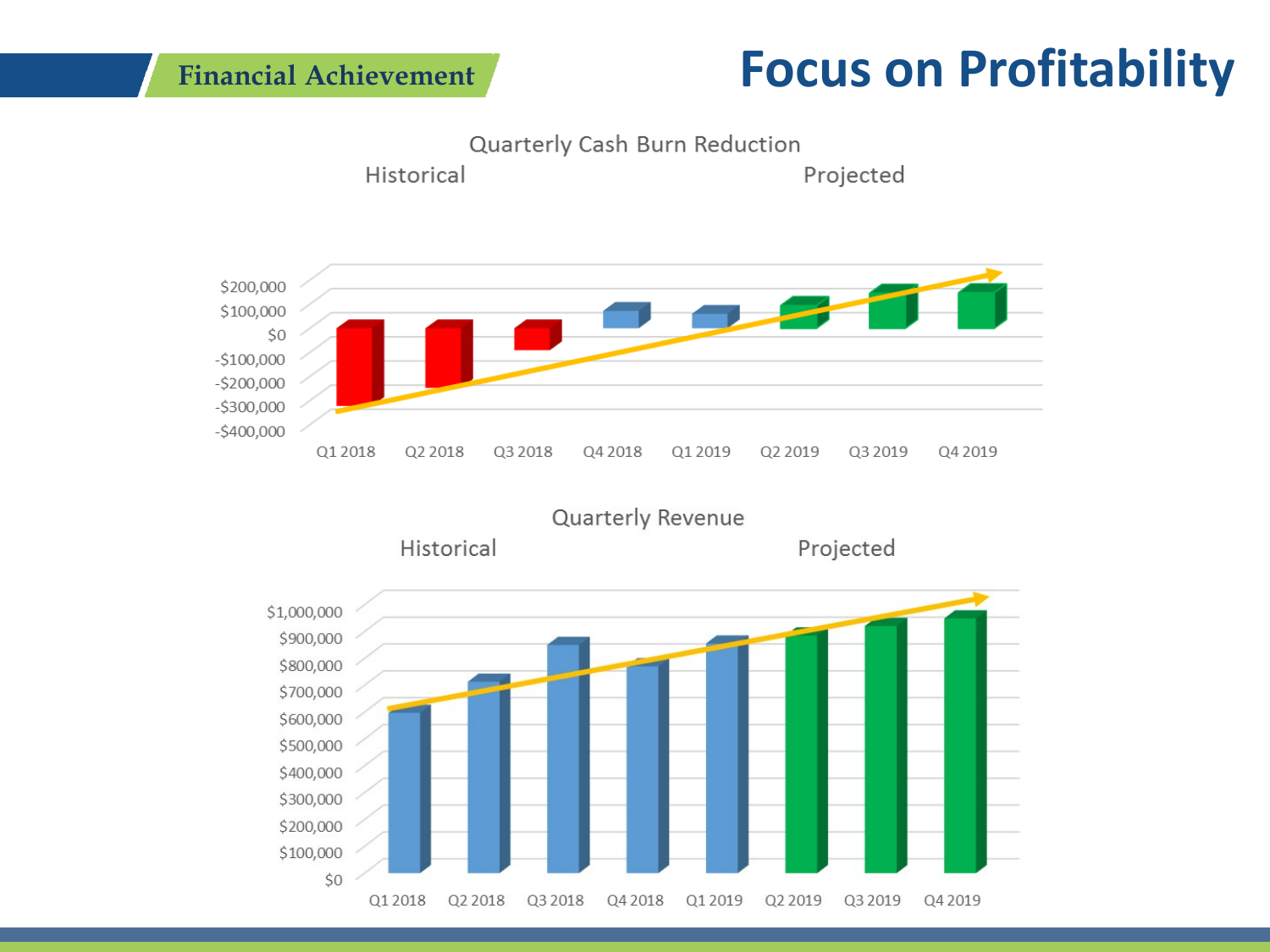

\* Estimated cash balance of \$1.67m at October 31, 2018 plus anticipated inflows from R&D tax incentive refund

- Revenue of approx**. \$855K** (unaudited) as of September 2018 (growth of **31%** this year),
- Cash Available **\$2.03m**\*. The company has no debt.
- Positive operation cash flow